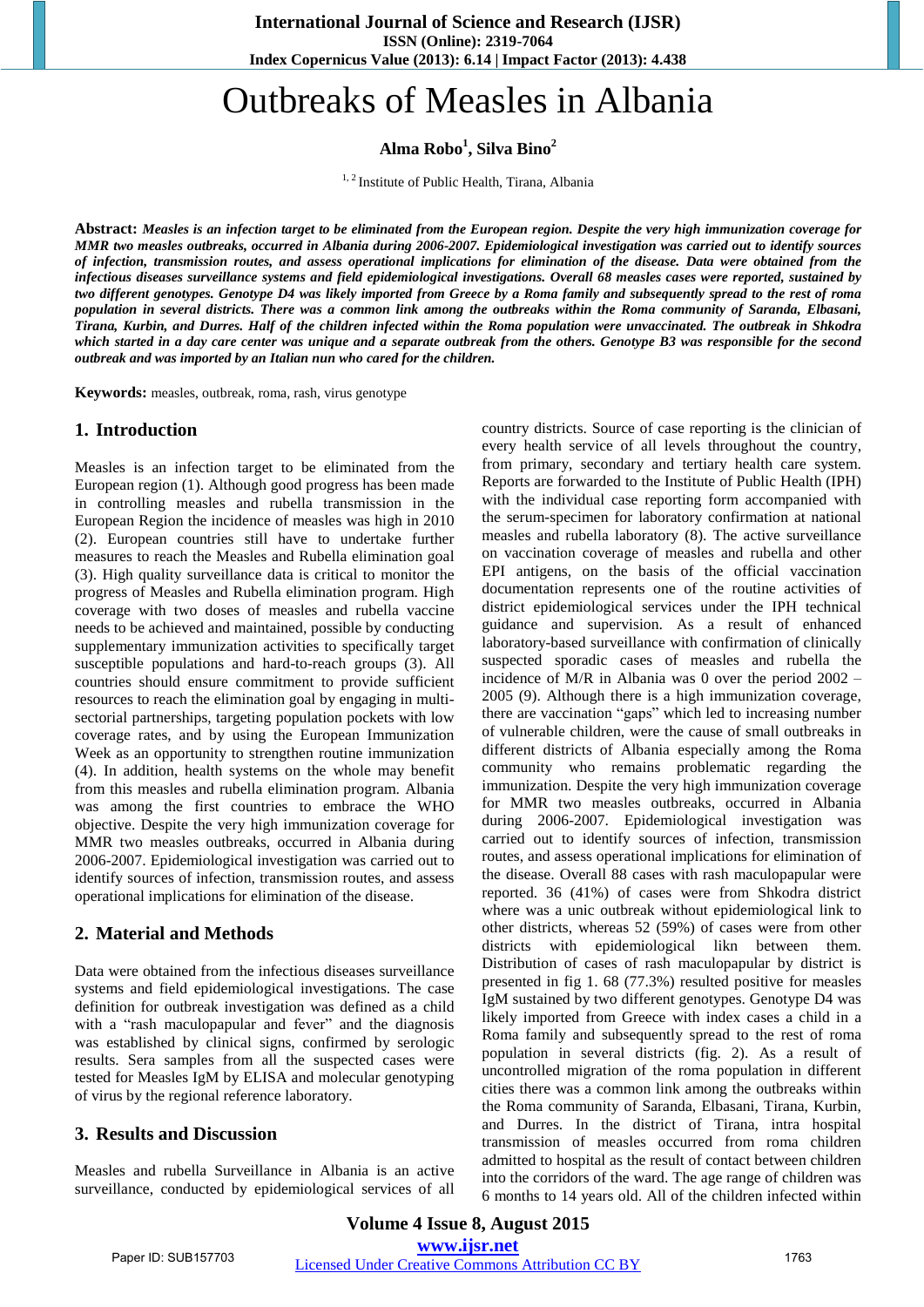the Roma population were unvaccinated. The outbreak in Shkodra which started in a day care center was unique and a separate outbreak from the others. According to the case definition 36 cases were found of which 26 (72%) tested positive for Measles IgM antibodies. 10 (38%) were females and 16 (62%) male. The median age was 4 years (range: three months to 12 years). Median serial interval was 2 days. Most of the patients had Koplik spots, coryza and conjunctivitis. 15 (58%) cases were unvaccinated. Distribution of cases by place of residence is shown in fig. 3. All patients recovered and no fatal cases. Genotype B3 was responsible for the second outbreak and was imported by an Italian nun who cared for the children. Pockets of low vaccine coverage individuals (Roma/children from remote rural communities) facilitated the measles infection to spread.

## **4. Conclusion**

Communities with low vaccine coverage represent a more serious public health threat than do sporadic susceptible individuals. The successful elimination of measles requires additional efforts to immunize low vaccine coverage population subgroups, including hard-to-reach individuals. An enhanced surveillance system, which includes viral genotyping to document chains of transmission, is an essential tool for evaluating strategy to control and eliminate measles. Supplemental immunization campaigns were conducted in affected communities. The vaccination of this community it difficult despite the commitement of the health staff. Families with their children are in ongoing migration all over the country. Some families remain abroad for many years. They refuse the vaccination of their children. Threaten and intimidate the health staff when notified for vaccination dates. They show a very low level of health culture. Supplemental vaccination campaigns were conducted by the IPH in collaboration in the affected districts. Also, screening door-to-door and supervision, was conducted along with enhanced surveillance was implemented in the affected community. During this process the vaccinators in collaboration with the mediators were able to register the unvaccinated Roma children from 0-14 years old and other children between 0-14 years old, not belong to Roma population, which had missed the vaccination or they were not registered before. Also they informed parents about the importance of vaccination in an early age (11). During the same process the supervisors followed the work and were able to evaluate the work and the whole screening process. They work consisted in verification of the immunization strategy situation through documentations and interviews, verification of the status of vaccine registries in the health centers and evaluation of the work during the screening process.

## **References**

- [1] Kraemer JR, Muller CP. Measles in Europe There is room for improvement. Lancet. 2009; 373(9661):356-8. DOI:10.1016/SO140-6736(08) 61850-4.
- [2] Surveillance Guidelines for Measles, Rubella and Congenital Rubella Syndrome in the WHO European Region Update December 2012
- [3] The 2011 European Regional Measles and Rubella Laboratory Network Meeting Report. June 15th – 17th, 2011 – Bratislava, Slovakia.
- [4] Silvia Bino, Eduard Kakarriqi, Miriam Xibinaku, Nicolae Ion-Nedelcu, Mariana Bukli, Nedret Emiroglu, Amra Uzicanin. Measles-Rubella Mass Immunization Campaign in Albania, November 2000. Measles Elimination in Albania • JID 2003:187 (Suppl 1).
- [5] Eduard Z. Kakarriqi, Silva F. Bino. Shqipëria Në Fazën E Eleminimit Të Fruthit : (periudha 2001 e pas) : survejanca epidemiologjike e fruthit dhe e rubeolës. ISBN 99927-724-5-X 2003.
- [6] Institute of Public Health-IPH (Tirana, Albania). Albanian Infectious Diseases Integrated Surveillance System data, year 2001.
- [7] Eduard Z. Kakarriqi Albania 2000: Poliomyelitis, measles, rubella, and mumps-epidemiological background and strategies of their elimination. ISBN 99927-724-5-X 2000.
- [8] Erida Nelaj, Iria Preza, Mirela Lika, Silva Bino. Measles, Tetanus and Hepatitis B vaccination. Albanian Medical Journal. Supplement International Public Health Conference Tirana 6-7 May 2013.
- [9] Gentiana Qirjako, Genc Burazeri, Erka Amursi, Marina Ndrio, Donika Naqi, Silva Bino, Gazmend Bejtja, Mirlinda Bushati. Home visits to promote health and development of Roma children in Tirana and Durrës. Albanian Medical Journal. Supplement International Public Health Conference Tirana 6-7 May 2013.
- [10] Centralized information system for infectious diseases (CISID) [database on the Internet]. Copenhagen: World Health Organization regional Office for Europe. 2009. Available from: http://data.euro.who.int/cisid/?TabID=226538 [accessed 15 December 2009].
- [11]Iria Preza, Erida Nelaj, Silva Bino. Vaccination of hardto-reach population in Tirana district. Institute of Public Health, Tirana, Albania.

**Table 1:** The frequency and percentage of cases with ras maculopapulat by district, 2006-2007

| <b>District</b> | N  | $\frac{0}{0}$ |
|-----------------|----|---------------|
| Tirane          | 29 | 33            |
| Sarande         | 3  | 3             |
| Elbasan         | 12 | 14            |
| Kurbin          | 3  | 3             |
| Shkoder         | 36 | 41            |
| Lushnje         |    |               |
| Lezhe           |    |               |
| <b>Berat</b>    |    |               |
| Durres          |    |               |
| M. Madhe        |    |               |
| <b>Total</b>    |    | 100.0         |

**Volume 4 Issue 8, August 2015**